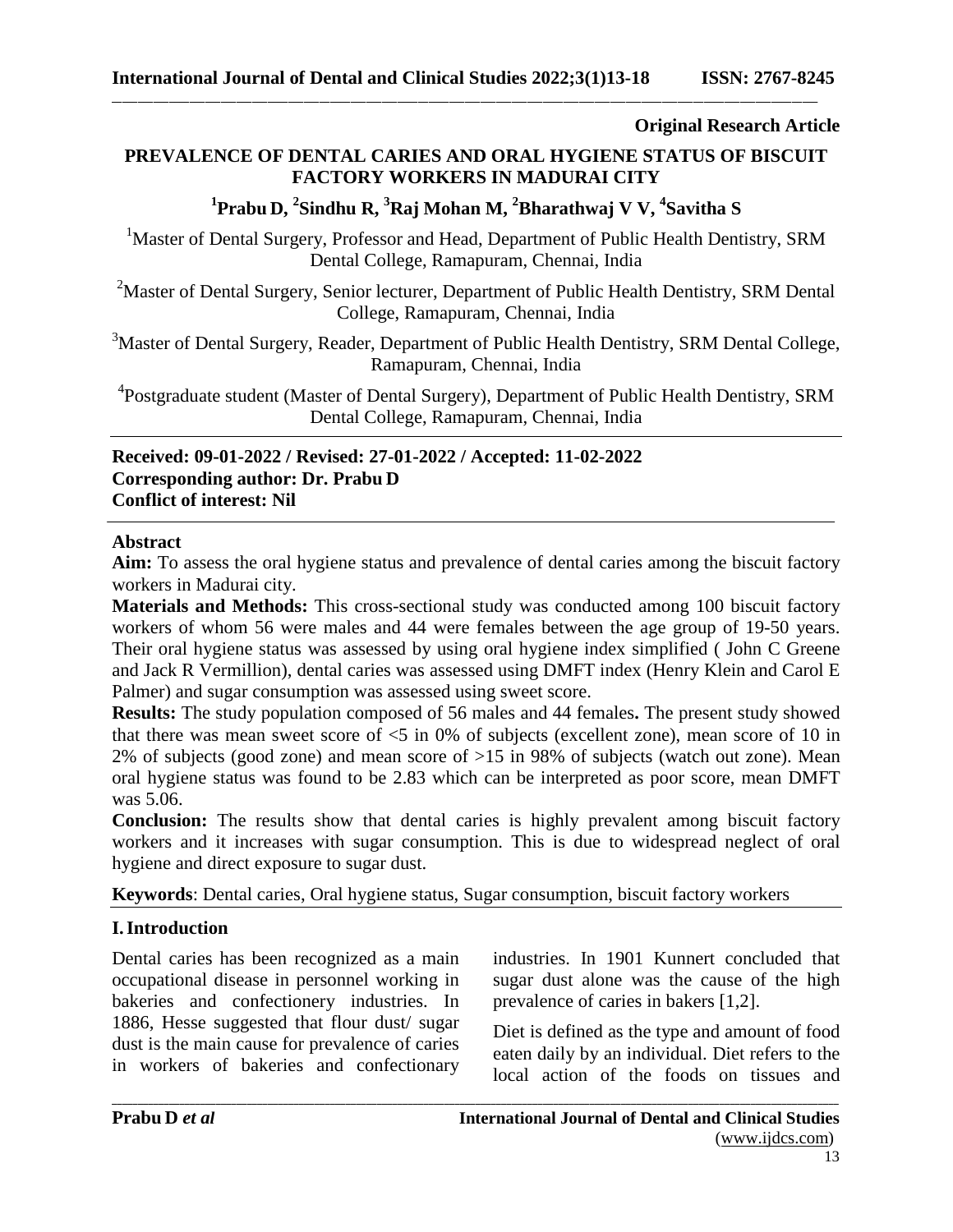encompasses the composition of the food, its consistency, pattern and frequency of food as it is eaten regardless of its fate and exerts local /direct effect upon dentition. Nutrition that get through the diet deals with those parts or elements of food that are absorbed through the intestinal tract and enter into metabolic process of the body in the formation and replacement of tissues.

Nutrition exerts systemic effects upon the dentition via the pulpal blood supply and the saliva. L-Ascorbic acid deficiency, Vitamin D deficiency leads to deficient dentin and hypoplastic enamel formation that results in extensive dental caries. This high occurrence of caries is due to their low standard of living, excessive consumption of sugar along with poor personal oral hygiene and increased exposure to cariogenic conditions [3, 4]. The lack of awareness creates a major cause for the increased prevalence of dental caries. Consumption of sugar is considered to be one of the most important cause for dental caries especially sucrose [5].

A better dental health status among these workers may probably be obtained by avoidance of dental health hazards at work place like reduction of sugar dust in environment and preventing consumption of sugar among workers during working hours which can be of great help.

Oral hygiene status is sought to be one of the most necessary aspects to maintain good health since earlier natural products like Neem sticks were used to maintain good teeth. With the advancement of technology in the modern era, products like toothpaste, mouthwashes, dental floss, and teeth whiteners have been introduced. Among these toothpaste is the most common home care products used to maintain oral hygiene [6].

Improvement in dental health can be achieved by dental care programs with an emphasis on prevention made available to individuals under routine care [7]. These industrial workers constitute a well-defined and easily accessible population group and therefore provide several practical advantages for conducting epidemiological studies [8,9]. Efforts should be directed to carry out dental health programs to meet the treatment needs of this population group and thereby enhancing their oral health.

## **Materials and Methods:**

The cross-sectional study was conducted among production line workers of Jayaram biscuit factory in Madurai. The research was done on various age groups- 19-30 years, 31- 40 years and 41-50 years. Out of the 150 workers working in the factory, 100 were selected for the study by simple random sampling method. Out of the total 100 samples, 56 of them were males and 44 were females.

Ethical clearance was obtained from the ethical committee of Department of Preventive Dentistry and Oral Epidemiology. Prior permission has been taken from the concerned authority of the factory. The workers who came to work on that day only were included in the study. The study includes workers who were working in the factory for minimum of six months. The study was done in the month of May and June 2011. Diet chart has been taken from the samples, oral hygiene status was recorded by using OHI-S as put forth by John C Greene and Jack R Vermillion [10] and dental caries experience by using DMFT index as put forth by Henry Klein and Carol E Palmer [11].

The instruments used for OHI-S and DMFT were mouth mirror and shepherds crook explorer no.23. Partially erupted teeth, supernumerary teeth, third molars, missing teeth due to trauma and other reasons rather than caries were not included in the study.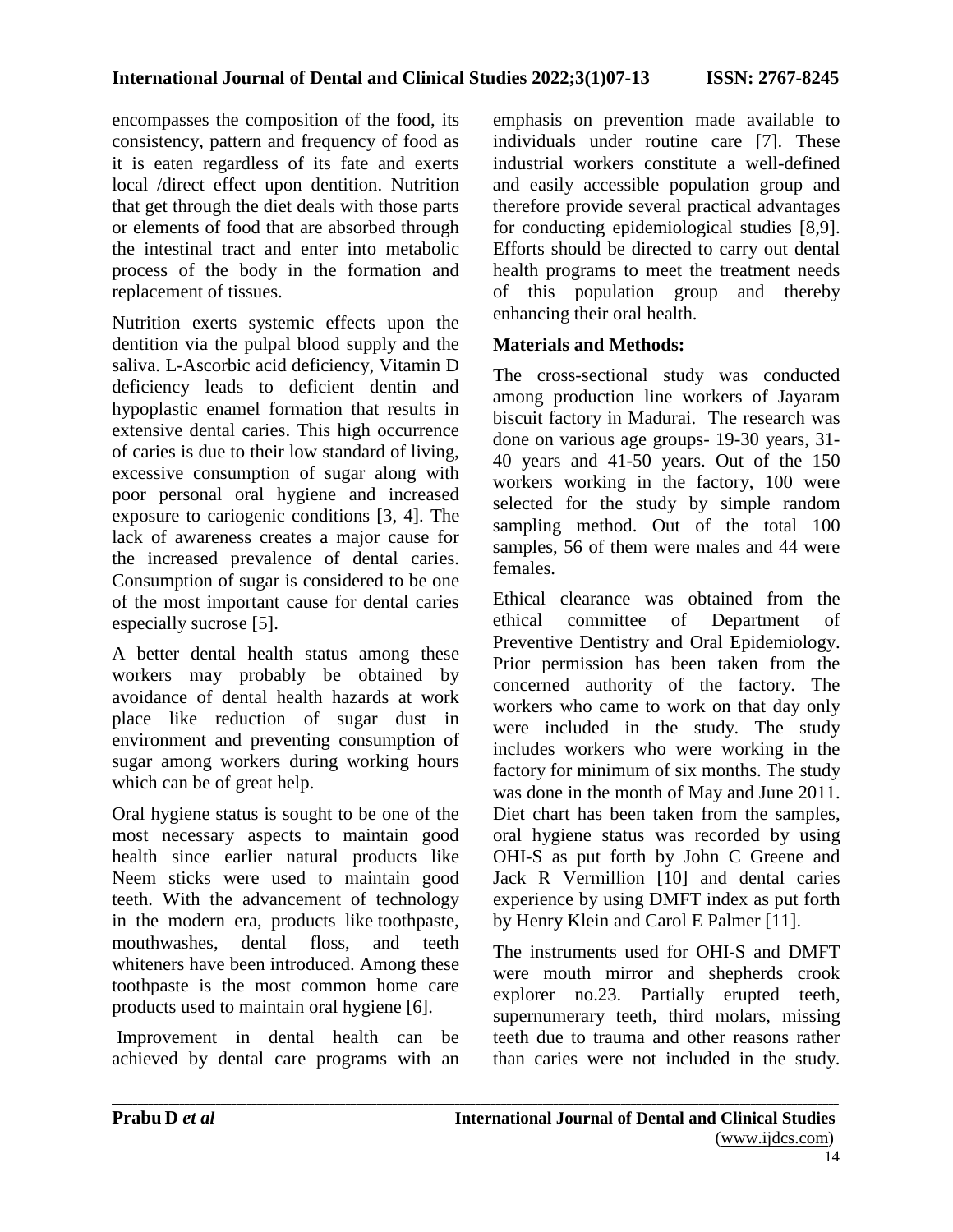The examination was done by using sterile instruments and it is disinfected after every use. The data collection was done by the examiner who was trained by the higher **Results:**

Table 1 shows the sample population comprises of 100 samples. Out of the total 100 samples, 41 of them were between the authorities. The data was entered in Microsoft - excel and statistical analysis was done using SPSS version 18.

age group of19-30 years, 44 were between the age group of 31-40 years and 15 were between the age group of 41-50 years.

| Age group | <b>Frequency</b> |
|-----------|------------------|
| 19-30     |                  |
| 31-40     |                  |
| $41 - 50$ | 15               |
| Total     |                  |

#### **Table 1: Distribution of sample based on age**

Table 2 shows in the sample population the number of male samples was 56 and the number of female samples was 44.

| Table 2: Distribution of genuer |                  |  |  |
|---------------------------------|------------------|--|--|
| <b>Sex</b>                      | <b>Frequency</b> |  |  |
| Male                            | 56               |  |  |
| Female                          | 44               |  |  |
| Total                           | 100              |  |  |

**Table 2: Distribution of gender**

Table 3 denotes in the study population none of them were under good category, only 17 of them were under fair category and 83 of them were under poor category. It shows that majority of them had poor oral hygiene status.

| <b>OHI-S Score</b> |  | Frequency |  |  |
|--------------------|--|-----------|--|--|
| Fair               |  |           |  |  |
| Poor               |  |           |  |  |
| Total              |  |           |  |  |

## **Table 3: Oral HYGIENE Status Based on OHI score**

Table 4 indicates only 2 subjects of the sample population were under good category and the remaining come under the watch out zone. It shows that there was increased sugar consumption among biscuit factory workers.

|  | Table 4: Category of sugar consumption in sample based on sweet score |  |  |  |
|--|-----------------------------------------------------------------------|--|--|--|
|  |                                                                       |  |  |  |

| <b>Sweet Score</b> | <b>Frequency</b> |
|--------------------|------------------|
| Good               |                  |
| Watch out          |                  |
| Total              |                  |

Table 5 shows the mean of DMFT, OHI-S and SWEET SCORE. It shows that there was increased caries incidence, poor oral hygiene status, and increased sugar consumption among biscuit factory workers.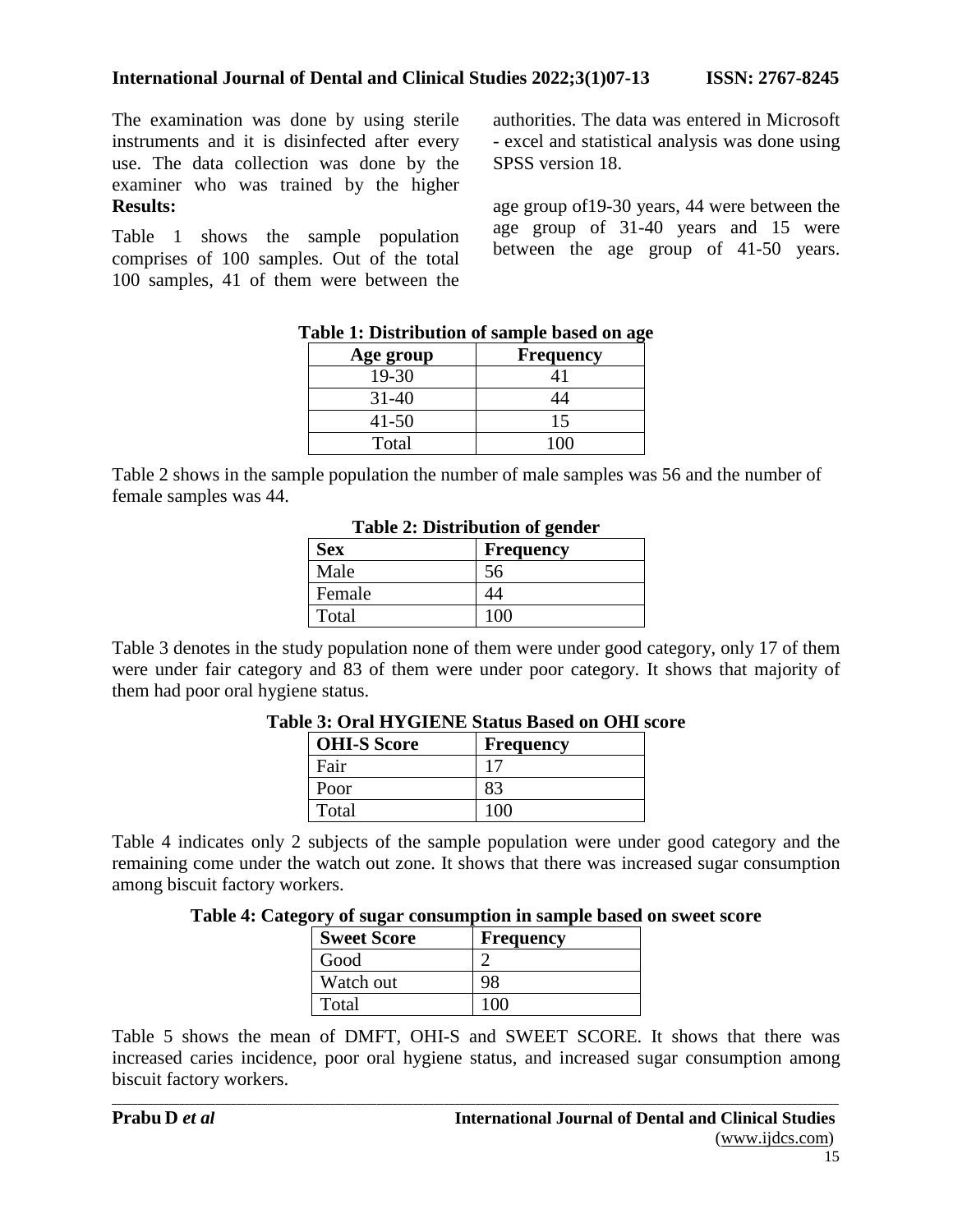| <b>Descriptive Statistics</b> |      |               |     |  |  |  |
|-------------------------------|------|---------------|-----|--|--|--|
|                               | Mean | td. Deviation | N   |  |  |  |
| <b>AGE</b>                    | 1.74 | .705          | 100 |  |  |  |
| <b>DMFT SCC</b>               | 5.06 | 1.895         | 100 |  |  |  |
| <b>OHIS SCOI</b>              | 2.83 | .378          | 100 |  |  |  |
| <b>Sweet SCO</b>              | 2.98 | .141          | 100 |  |  |  |

**Table 5: Mean Value of Dmft, Ohi and Sweet Scores**

Figure 1 depicts that the DMFT score increases with age. The score nine was seen only in subjects between age group of 41-50 years and score two and three was not seen in that age group. There was slight increase in DMFT score from the age group of 19-30 to 31-40 years.



**Figure 1: Dmft Score in Correlation with Age**

Figure 2 depicts that the oral hygiene status was poor with increase in age. None of the samples in the study population had good oral hygiene status. The number of samples with fair oral hygiene status decreases with age and majority of them had poor oral hygiene status in the age group of 41-50 years.



**Figure 2: Distribution of Ohi Scores in Age Groups**

*\_\_\_\_\_\_\_\_\_\_\_\_\_\_\_\_\_\_\_\_\_\_\_\_\_\_\_\_\_\_\_\_\_\_\_\_\_\_\_\_\_\_\_\_\_\_\_\_\_\_\_\_\_\_\_\_\_\_\_\_\_\_\_\_\_\_\_\_\_\_\_\_\_\_\_\_\_\_\_\_\_\_\_\_\_\_\_\_\_\_\_\_\_\_\_\_\_\_\_\_\_\_\_\_\_\_\_\_\_\_\_\_\_\_\_\_\_\_\_\_\_\_\_\_\_\_\_\_\_\_\_\_\_\_\_\_\_\_\_\_* Figure 3 depicts that the majority of the biscuit factory workers were under watch out zone and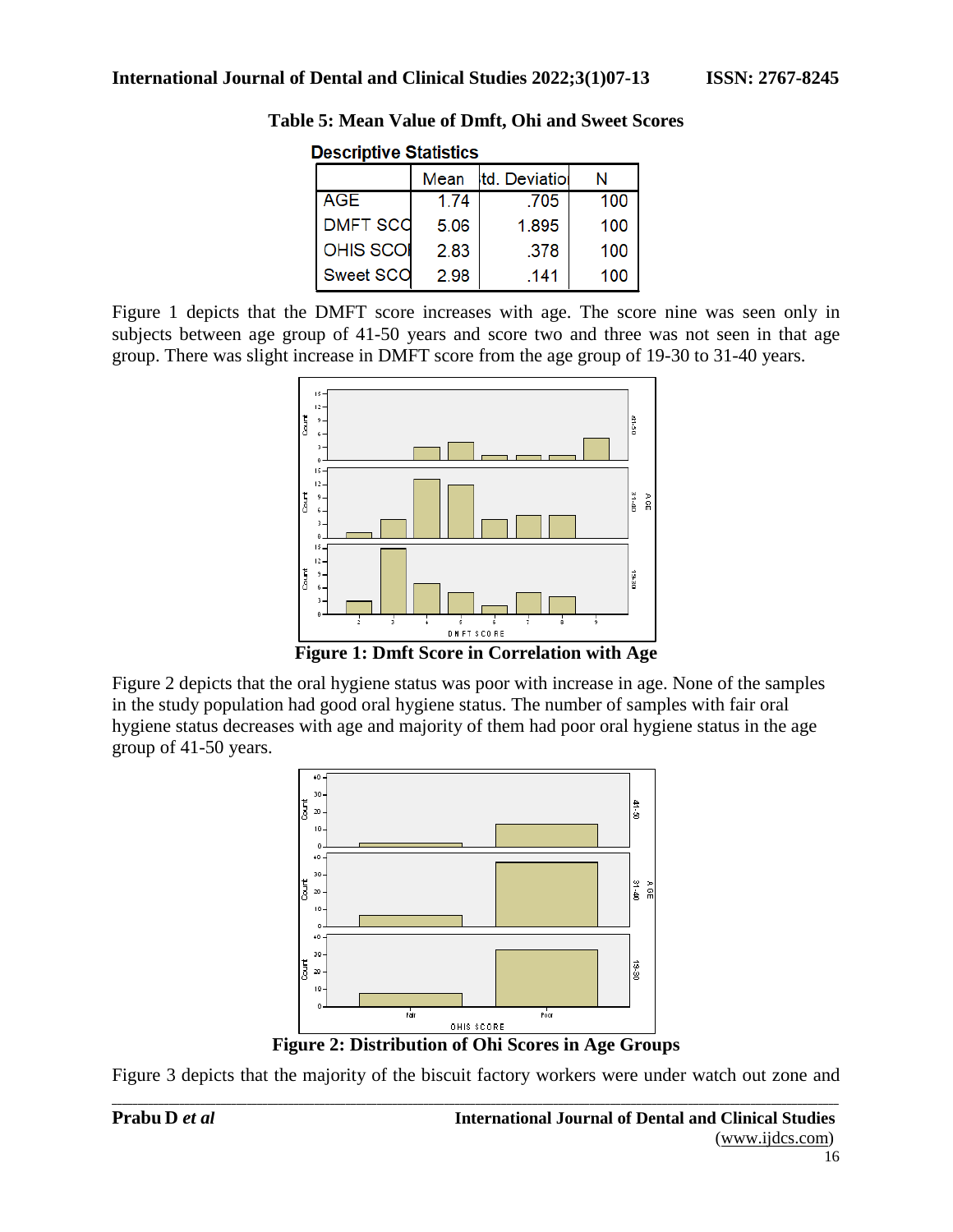the amount of sugar consumption increases with age.



*\_\_\_\_\_\_\_\_\_\_\_\_\_\_\_\_\_\_\_\_\_\_\_\_\_\_\_\_\_\_\_\_\_\_\_\_\_\_\_\_\_\_\_\_\_\_\_\_\_\_\_\_\_\_\_\_\_\_\_\_\_\_\_\_\_\_\_\_\_\_\_\_\_\_\_\_\_\_\_\_\_\_\_\_\_\_\_\_\_\_\_\_\_\_\_\_\_\_\_\_\_\_\_\_\_\_\_\_\_\_\_\_\_\_\_\_\_\_\_\_\_\_\_\_\_\_\_\_\_\_\_\_\_\_\_\_\_\_\_\_*

## **Discussion:**

The concept of 'bakers caries' has been based on the results of some earlier studies which concluded that dental caries of typical appearance and location on flat surfaces of teeth can exist in confectionery workers and that the caries experience of the confectionery workers was higher than in the normal population. Kai Massalin's study suggests that dietary behavior and the nature of between meal snacks seem to be the most significant dental risk exposure in the confectionery industry [12]. The type of products manufactured by the workers and the fact that the workers were allowed to consume these products during work hours constitute potential hazards to the dental health of these workers. This result was in accordance with our study.

Tohidast. Z et al had done a study on sweets and cable industry workers using DMFT and OHI-S. That study says that missing teeth were highest and filled teeth were lowest among sweet industry workers [13]. In our study also it was shown that decayed and missing teeth were more in number when compared with filled teeth among biscuit factory workers because of neglect of oral health care.

Dileep C. L., Basavaraj. P, Jayaprakash..K, Bhuvan Deep Gupta had done a study on dental caries experience and oral hygiene status of biscuit factory workers in Kanpur, using DMFT, DMFS and OHI-S. The results given by them coincides with our results that DMFT score increases with age and none of the sweet industry workers had good oral hygiene status[14].

Poul Erik Peterson's study on dental health among workers at Danish chocolate factory found that subjects in the age group of 19-39 years had gingivitis and older individuals had pocket formation of depth 5mm and about two third of the population had bad or poor oral hygiene status[15]. This leads to increased caries incidence, therefore confectionery workers have to be considered as a high risk group.

Joseph Z Anaise's study on prevalence of dental caries among workers in sweet industries in Israel showed that DMFT score increases with age which was also shown in our study [7].The results given by Kal E Massalin's study on Dental caries risk in relation to dietary habits and dental services in two industrial population states that caries experience was found to be high in both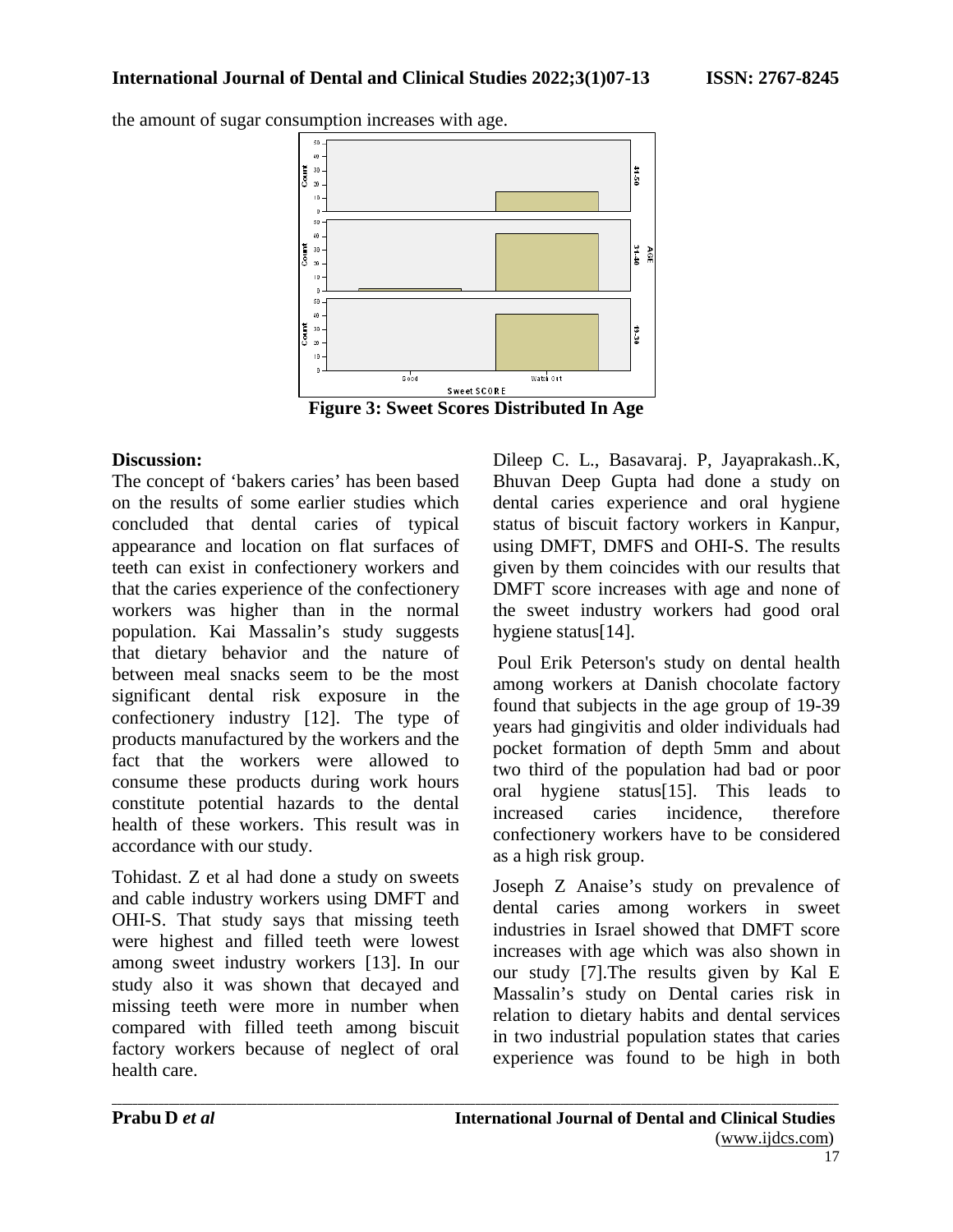confectionery and bakery workers. Similar dietary behaviors were found in both populations and it was the most important factor affecting caries occurrence and susceptibility [16]. The results show that biscuit factory workers had higher risk to dental caries than the normal population. This should be considered as an occupational hazard and should be tackled accordingly. It shows the need for simple, effective prophylactic measures and oral health care education program in this branch of industry [12].

The study by Cheung C, Tong M, Lum C on effectiveness of an oral health care education program delivered by elderly ambassadors showed that an oral health care program delivered by trained elderly peers can improve oral hygiene status among a population. This provides a model of practice for promoting population-based oral health care [17].Therefore oral health care programs can be conducted to improve the oral hygiene status of biscuit factory workers.

# **Conclusion:**

The results indicate that there is increased caries incidence among biscuit factory workers due to exposure to sugar dust for longer duration of time, poor living conditions and neglect of oral hygiene. Improvement in dental health of the study population can be achieved by conducting dental care programs, providing dental treatment facilities at subsided rate to these workers, reduction of sugar dust in the environment, raising the level of knowledge about dental health among these workers. In addition further work is required to determine whether the effects of the programs are sustained or whether a reinforcement program is required.

# **References:**

**1.** Massalin K et al. Oral health of workers in modern Finnish Confectionery Industry. Community Dent Oral Epidemiol. 1990; 18: 126-130.

- **2.** Bernard, Sarnat G & Issac Schour. Oral manifestation of occupational origin. J Am Med Assoc.1942; 120: 1197-1206.
- **3.** Joseph Z Anaise. Prevalent of dental caries among workers in sweet industry in Israel. Community Dent Oral Epidemiol.1978; 6:286-289.
- **4.** Yabao R. N. et al. Prevalence of dental caries and sugar consumption among 6- 12 year old school children in Philippines. Eur J Clin Nutr. 2005; 59:1429-1438.
- **5.** Neethu Rappai, M. Vishali, D. Prabu, Sunayana Manipal, Rajmohan, V.V. Association of Prevalance and Severity of Dental Caries with Consumption of Food and Beverage Across Age and Gender among 6-12 Years Old Children in Chennai, Tamilnadu. Indian J Public Health Res Dev. 2021; 12: 2.
- **6.** Dinesh, Sindhu R, Prashanthy M R, Rajmohan M, Bharathwaj V V, Dinesh Dhamodhar, Shreelakshmi S, Prabu D. Contemporary Perception Of Oral Hygiene Among Adults Using Pea-Sized Blob And A Glut Of Toothpaste In Chennai, India- A Cross-Sectional Study. Nat.Volatiles&Essent.Oils. 2021; 8(5):2593 -2600.
- **7.** Schou L. Oral health promotion at worksites. Int Dent J.1989; 39: 122-128.
- **8.** Dharmashree S, Chandu GN, Pushpanjali K, Jayashree SH, Shaftulla M. Periodontal status of industrial workers in Davangere City, Kamataka-A Descriptive 20 Sectional Study. Journal of Indian Association of Public Health Dentistry. 2006 Jan 1; 4(7):20.
- **9.** Hyun Duck Kim & Chester. W. Douglas. Association between occupational health behaviour and occupational dental erosion. J Public